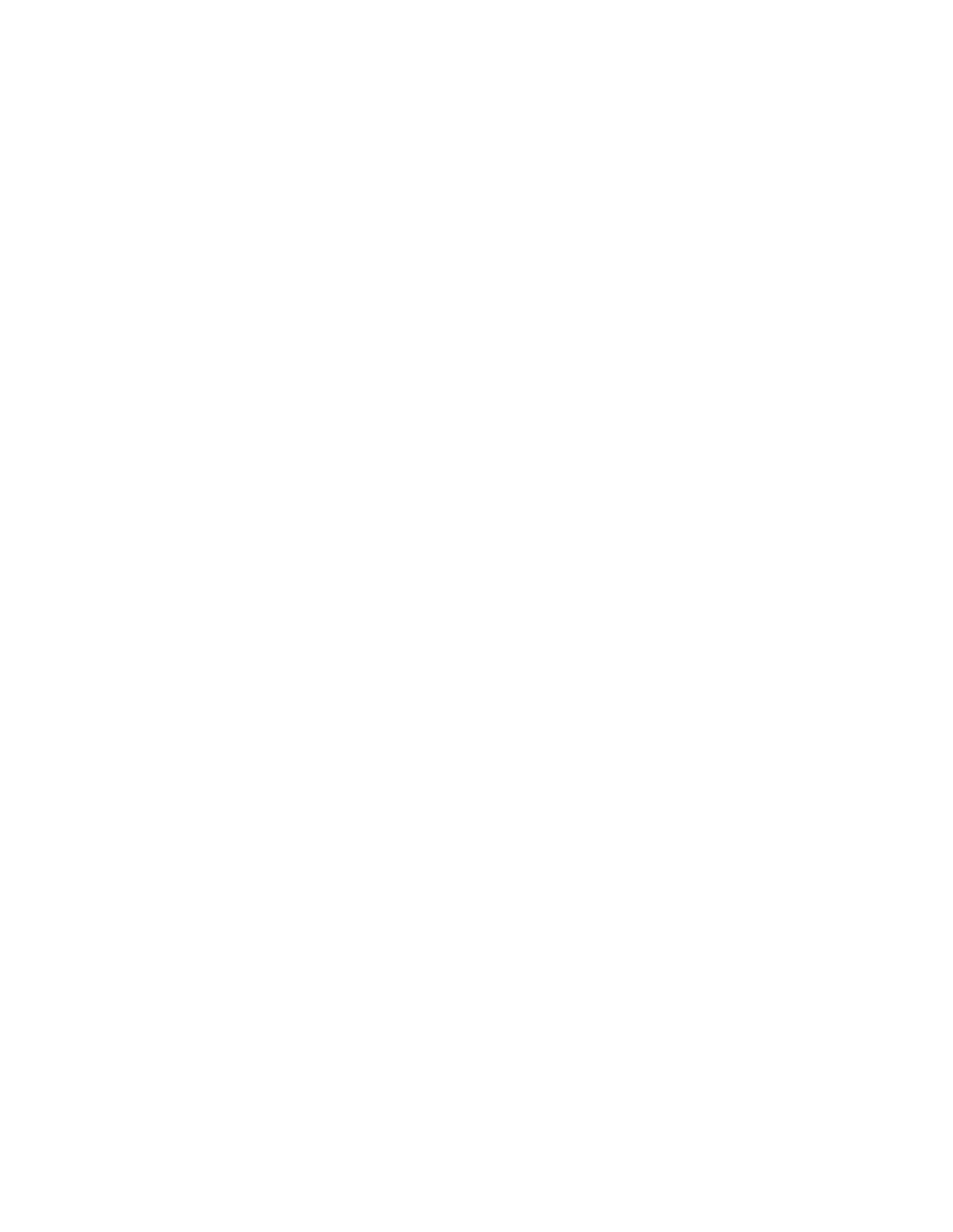## Your path to certification

How to earn a professional financial planning certification

To obtain and maintain a professional financial planning certification from FP Canada, students must:

- Complete a comprehensive education program
- Pass a certification exam
- Commit to ongoing professional development
- Demonstrate relevant work experience
- Adhere to a strict code of ethics

## **QAFP** QUALIFIED ASSOCIATE FINANCIAL PLANNER<sup>™</sup> Certification

Starting 2022, post-secondary diploma is a requirement for QAFP certification. QAFP certification can also be a stepping stone to CFP certification.



*Based on self-reported data for January 1 - December 31, 2020.*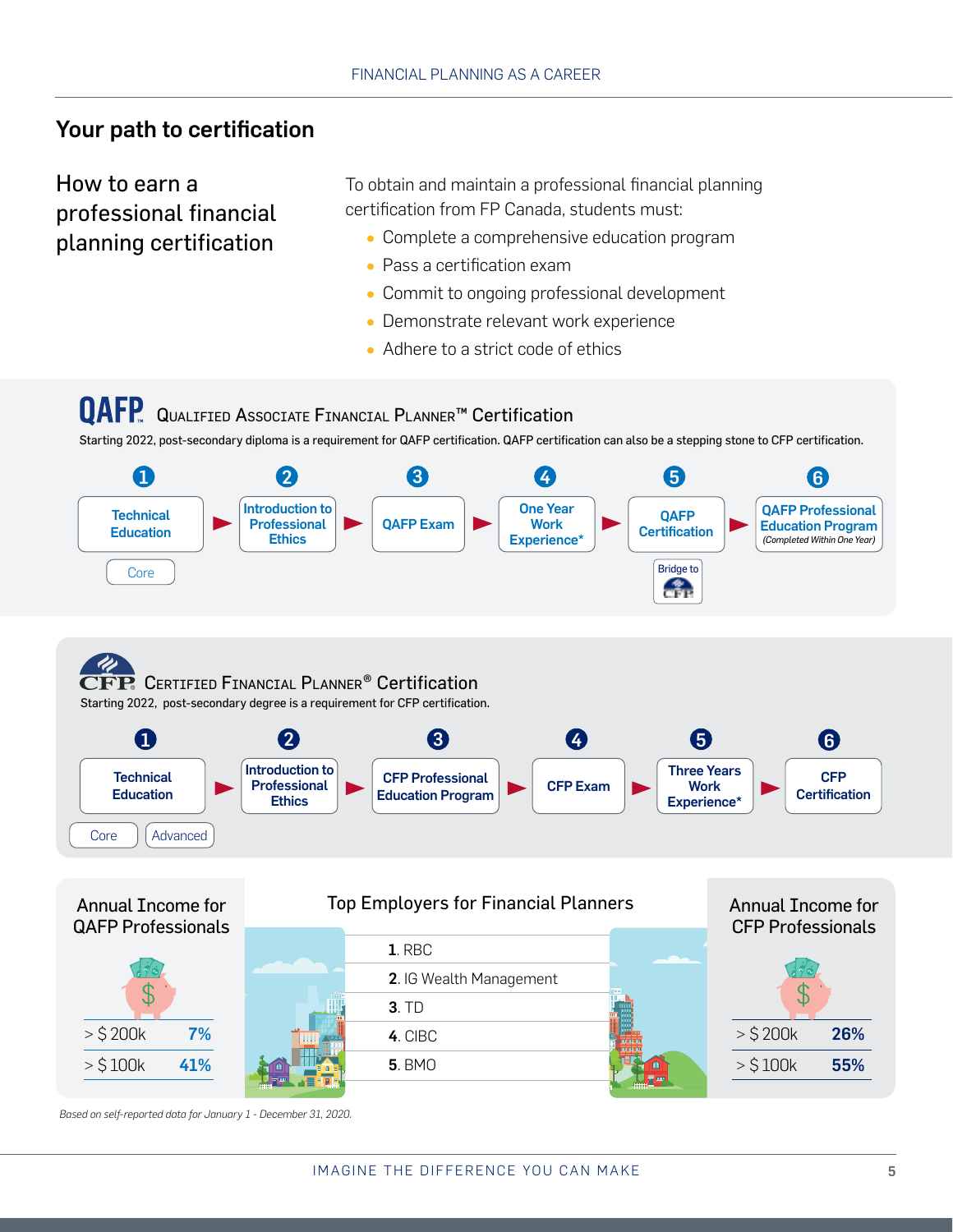| <b>TM</b> |
|-----------|
|-----------|



| <b>Degree of Expertise</b>                                            | Great way to start your career in<br>financial planning                                                                                                                                                               | <b>Considered the gold standard for</b><br>the financial planning profession                                                                                                                                         |
|-----------------------------------------------------------------------|-----------------------------------------------------------------------------------------------------------------------------------------------------------------------------------------------------------------------|----------------------------------------------------------------------------------------------------------------------------------------------------------------------------------------------------------------------|
| <b>Post-Secondary Education</b>                                       | <b>Diploma</b>                                                                                                                                                                                                        | <b>Degree</b>                                                                                                                                                                                                        |
| <b>Technical Education</b>                                            | Core Curriculum                                                                                                                                                                                                       | Core Curriculum and<br><b>Advanced Curriculum</b>                                                                                                                                                                    |
| <b>Examination</b>                                                    | Four-hour, computer-based exam<br>consisting of multiple-choice<br>questions                                                                                                                                          | Six-hour, computer-based exam<br>consisting of a combination of<br>standalone, multiple-choice and<br>case-based questions                                                                                           |
| <b>Work Experience</b><br><b>Requirements</b>                         | One year, full time                                                                                                                                                                                                   | Three years, full time                                                                                                                                                                                               |
| <b>Professional Education Earned</b><br>from the FP Canada Institute™ | • Introduction to Professional Ethics<br>· QAFP Professional Education<br><b>Program leading to a Certificate</b><br>in 3H Financial Planning                                                                         | • Introduction to Professional Ethics<br>. CFP Professional Education<br>Program leading to a Advanced<br><b>Certificate in 3H Financial Planning</b>                                                                |
| <b>Type of Client Needs</b>                                           | Addresses day-to-day financial<br>planning needs                                                                                                                                                                      | Address complex financial<br>planning needs                                                                                                                                                                          |
| <b>Services Offered</b>                                               | <b>Everyday</b> financial advice in the areas of:<br>• Financial Management<br>• Investment Planning<br>• Insurance & Risk Management<br>• Tax Planning<br>• Retirement Planning<br>• Estate Planning & Legal Aspects | <b>Complex</b> financial advice in the areas of:<br>• Financial Management<br>• Investment Planning<br>• Insurance & Risk Management<br>• Tax Planning<br>• Retirement Planning<br>• Estate Planning & Legal Aspects |
| <b>Sample Job Titles</b>                                              | • Financial planner<br>• Financial planning representative<br>• Associate financial planner<br>• Investment/retirement/tax planner                                                                                    | • Senior financial planner<br>• Manager, financial planning<br>• Director, financial planning services<br>• Vice president, wealth management                                                                        |
| <b>Governing Standards</b>                                            | FP Canada Standards Council<br><b>Standards of Professional</b><br>Responsibility                                                                                                                                     | FP Canada Standards Council<br><b>Standards of Professional</b><br>Responsibility                                                                                                                                    |
| <b>Annual Continuing Education</b><br>(CE) Requirements               | 12 hours of CE                                                                                                                                                                                                        | 25 hours of CE                                                                                                                                                                                                       |